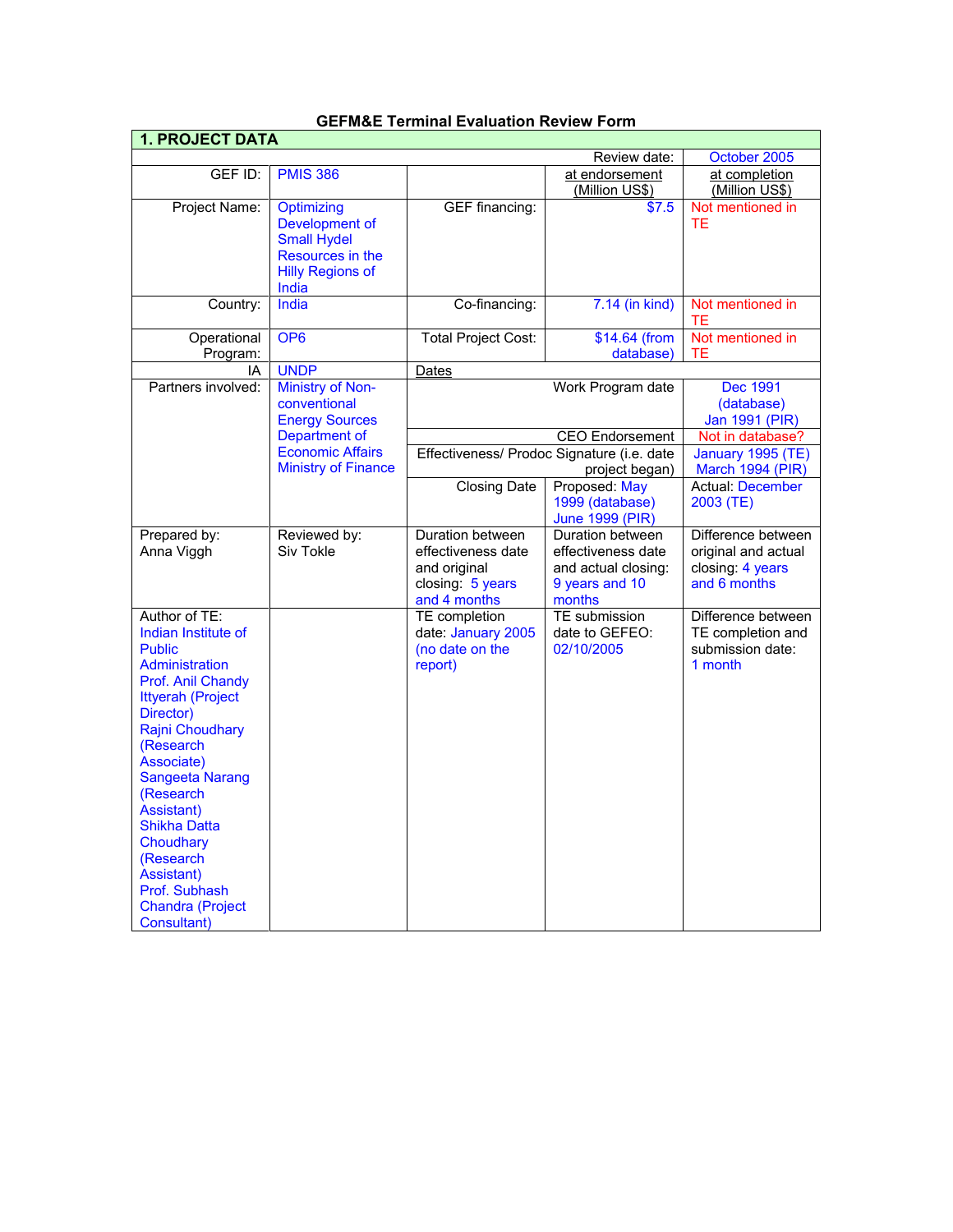### **2. SUMMARY OF PROJECT RATINGS**

GEFME Ratings for project impacts (if applicable), outcomes, project monitoring and evaluation, and quality of the terminal evaluation: Highly Satisfactory (HS), Satisfactory (S), Moderately Satisfactory (MS), Moderately Unsatisfactory (MU), Unsatisfactory (U), Highly Unsatisfactory (HU), not applicable (N/A) and unable to assess (U/A). GEFME Ratings for the project sustainability: Highly likely (HL), likely (L), moderately likely (ML), moderately unlikely (MU), unlikely (U), highly unlikely (HU), not applicable (N/A), and unable to assess (U/A). Please refer to document "Ratings for the achievement of objectives, sustainability of outcomes and impacts, quality of terminal evaluation reports and project M&E systems" for further definitions of the ratings.

|                    | Last PIR | <b>IA Terminal</b><br>Evaluation | Other IA<br>evaluations if<br>applicable (e.g.<br>OED) | <b>GEFME</b> |
|--------------------|----------|----------------------------------|--------------------------------------------------------|--------------|
| 2.1 Project        | N/A      | <b>MS</b>                        | N/A                                                    | <b>MS</b>    |
| impacts            |          |                                  |                                                        |              |
| 2.2 Project        | S        | S                                | N/A                                                    | <b>MS</b>    |
| outcomes           |          |                                  |                                                        |              |
| 2.3 Project        | N/A      |                                  | N/A                                                    | <b>ML</b>    |
| sustainability     |          |                                  |                                                        |              |
| 2.4 Monitoring     | N/A      | <b>MS</b>                        | N/A                                                    | <b>MU</b>    |
| and evaluation     |          |                                  |                                                        |              |
| 2.5 Quality of the | N/A      | N/A                              | N/A                                                    | S            |
| evaluation report  |          |                                  |                                                        |              |

**Should this terminal evaluation report be considered a good practice? Why?** No. This report is a TE and Impact Assessment in one. The project completed its major activities by September 2002 except a few demonstration projects which were in their final stages of completion. A detailed impact assessment study was conducted in conjunction with the TE. This goes beyond the mandate of a TE.

The report contains useful and interesting information, but has shortcomings. It is much too long at almost 200 pages and is repetitive in some sections. The TE does not include the actual project costs and actual co-financing used. Lessons are mixed with conclusions, findings, and recommendations.

## **3. PROJECT OBJECTIVES, EXPECTED AND ACTUAL OUTCOMES**

### **3.1 Project Objectives**

• **What are the Global Environmental Objectives? Any changes during implementation?** The development Objective is not mentioned in the TE. It differs in the project document and the PIR 2003, and therefore, seems to have been a change during implementation.

Project document - To protect biodiversity and reduce global warming. These objectives contribute directly to protection of the environment, which is given high priority in the national development plan.

PIR 2003 -The project will provide renewable, perennial, and non-fossil fuel-based energy to the region, thereby reducing carbon emissions and helping to prevent deforestation in such ecologically-fragile areas. Energy produced through the project can meet lighting, cooking, heating, agricultural and commercial needs. The project will contribute to reduction of population migration to cities and mega-cities by creating local opportunities for employment.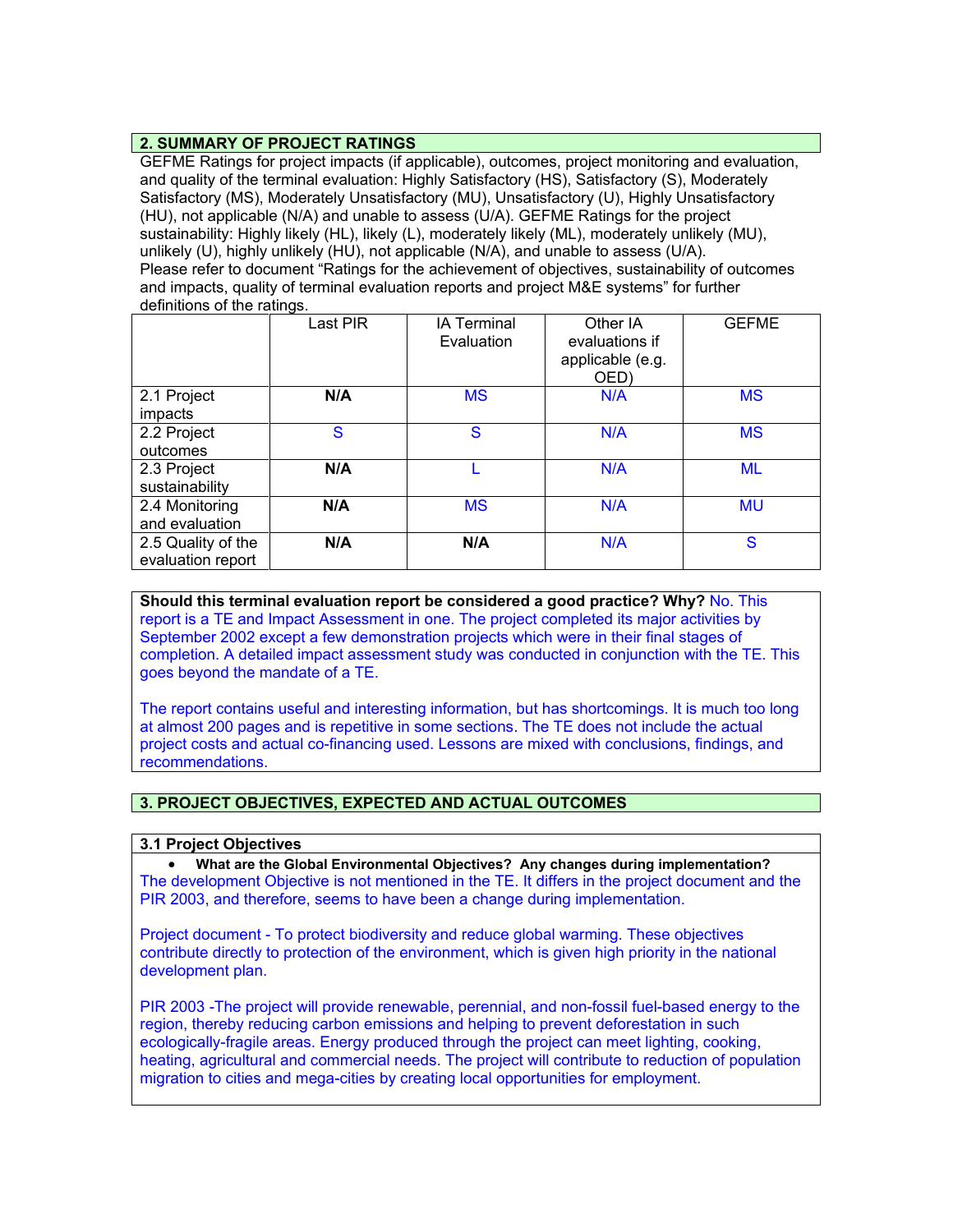• **What are the Development Objectives? Any changes during implementation?** No. 1. To develop a national strategy and a master plan with detailed investment proposals for the optimum utilization of small hydel resources of the Himalayan and sub-Himalayan regions.

2. To develop a package of commercially viable and environmentally sound technologies, on the basis of installation and commissioning of twenty demonstration units at various selected places, for generation and use of small hydel power and to develop appropriate models for ownership, management and maintenance of the small hydel projects through people centered and participatory approach.

3. To develop the institutional and human resources capabilities, from the local to national levels, needed for the execution/ implementation of the project and for sustainable development of the mini-micro hydel sector in hilly regions.

**3.2 Outcomes and Impacts**

### • **What were the major project outcomes and impacts as described in the TE?** Impact

The project document envisioned that 50 percent of the energy produced by the demonstration projects would be used for cooking and heating in the project area, thereby replacing fuel wood. Only around 25 percent of the power available is at present used for such applications, and that too mainly during the winter months. The fuel wood saving and corresponding reduction in emission is therefore likely to be much lower than what has been envisaged in the project document. With the total capacity of 4700 KW currently installed under the hilly hydro project the actual fuel wood savings per year as a consequence of the power generated works out to be only 1111 tons/year as compared to the 7100 tons/year anticipated in the project document. The corresponding GHG emission reduction is also much lower at 535 tons/ year as compared to what was envisaged in the project document.

However, the project has certainly served as the major catalyst for the creation of an additional installed capacity to the tune of 1530 MW in the small hydro sector up to July, 2003. Of this capacity as much as 543.30 MW has been installed in the hilly regions and would under the most conservative assumptions lead to a fuel saving of 1.28 lakh tons/year. With the corresponding GHG reduction of nearly 57,825 tons/year. It may thus be concluded that even assuming a lower plant load factor and very moderate use of electricity in cooking and heating, the fuel wood saving as well as emission reduction is likely to be fairly impressive.

In the case of the remaining small hydro capacity of 987.10 MW installed in the non hilly areas till July, 2003 and which is likely to replace the use of diesel apart from other fossil fuel saving applications the annual saving of diesel is expected to be as high as 864.69 million liters/year and the corresponding GHG reduction through diesel saving is expected to be as high as 2.3 million tons/year.

Note: For impact reported by the Local Benefits Study, please see section 4.5.1 below.

### **Outcomes**

The project succeeded in developing a national strategy and master plan with detailed investment proposals for small hydel resources. These formed the basis of the national strategy to achieve the target for capacity addition of 130 MW during the Ninth Plan. Actually an aggregate capacity of 269 MW was achieved during the period 1997-2001.

The Ministry of Non-conventional Energy Sources (MNES) took a conscious decision to undertake small hydro projects as a commercial activity with private sector participation. In order to achieve this objective the Ministry announced fresh incentives to provide financial support for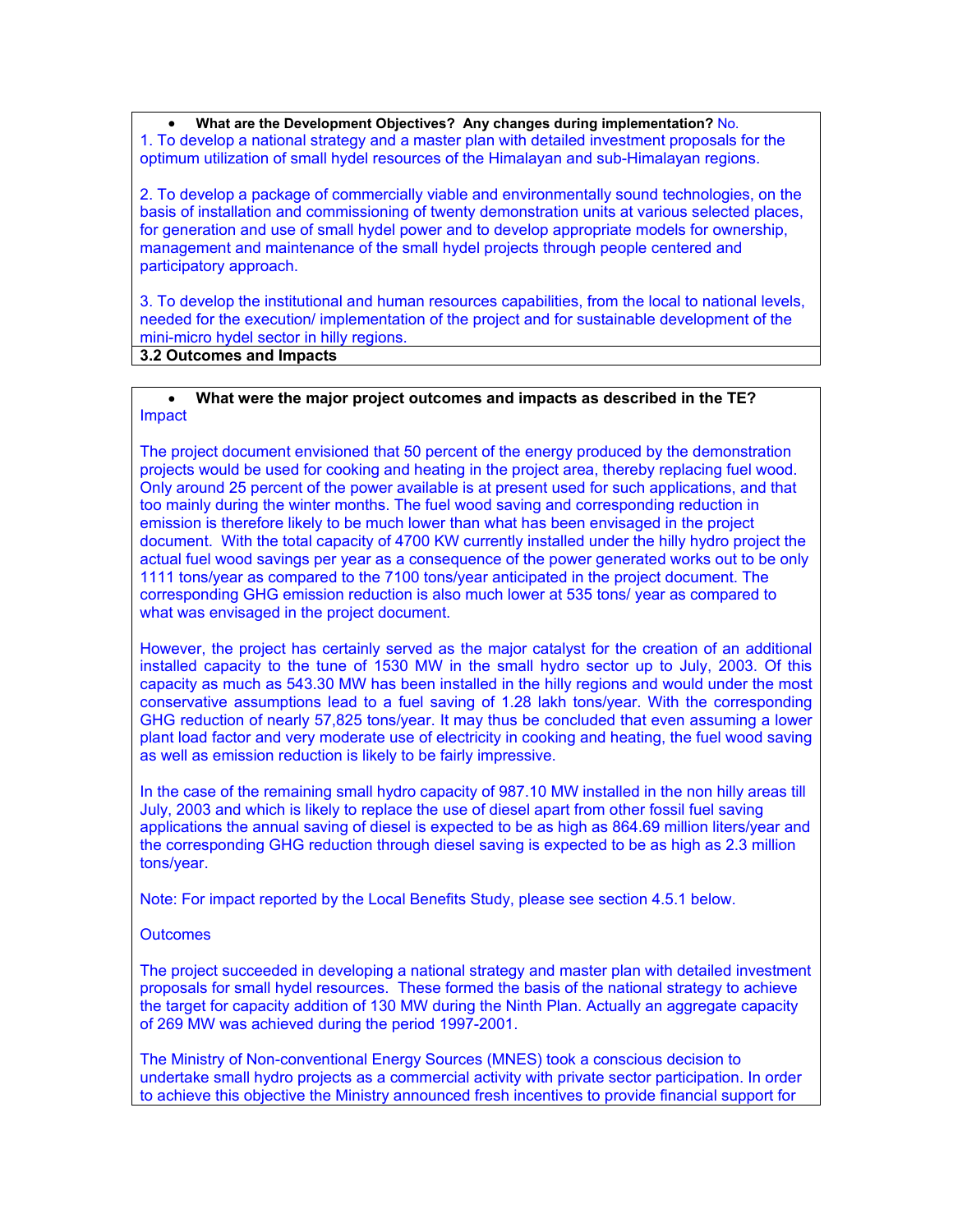conducting feasibility studies, interest subsidy for commercial projects, and distributed capital grants to Government sector project. The scheme was extended to projects up to 25 MW in November 1999. The strategies used to involve private sector and financial institutional participation has been very successful considering the response of the private sector for allotment of the developed sites in various States.

Of the 20 demonstration projects only 17 are functional. Only a few of them have been generating power for the last two years. It is too early to judge whether commercially viable and environmentally sound technologies in these projects are going to be replicated. These projects have been used as a bench mark by the new entrants in this sector and experience gained in these projects has been used to improve the new projects. However, about half of the subprojects are connected to the state grid.

The project has built capacity in selected institutions concerned with the Small Hydro Sector and created an experienced and trained pool of personnel for planning and implementation of SHPs. Out of three selected technology institutions only the Alternative Hydro Energy Center has been developed for training consultancy and information services. Testing and applied research still needs consolidation.

## **4. GEF OFFICE OF M&E ASSESSMENT**

**4.1 Outcomes and impacts Rating: MS A Relevance** 

• **In retrospect, were the project's outcomes consistent with the focal areas/operational program strategies? Explain**

Yes, the projects outcomes are consistent with OP6 strategies. In particular, the national strategy and master plan developed under the project formed the basis of the national strategy to achieve the target for capacity addition of 130 MW during the Ninth Plan. The commendable work done has been widely appreciated and its overall impact on enabling and catalyzing small hydro power development has been significant and substantial.

## **B Effectiveness**

• **Are the project outcomes as described in the TE commensurable with the expected outcomes (as described in the project document) and the problems the project was intended to address (i.e. original or modified project objectives)?** 

While small hydro systems have been installed and are operating, most of these sub-projects are connected to the State grid. The objective of the project was to deliver electricity to communities around each sub-project on a stand alone basis. Furthermore, it was intended that the subprojects would produce energy for cooking and heating replacing the use of fuel wood. **C Efficiency (cost-effectiveness)** 

• **Include an assessment of outcomes and impacts in relation to inputs, costs, and implementation times based on the following questions: Was the project cost – effective? How does the cost-time Vs. outcomes compare to other similar projects? Was the project implementation delayed due to any bureaucratic, administrative or political problems?**

Implementation was very slow. By September 2002 the project had completed its major activities, except a few demonstration projects which were in their final stages of completion. According to the TE major factors that affected the implementation process are:

- Inadequate coordination between the state and field level functionaries and agencies.
- The very partial or inadequate development of Technical Institutions.
- The complete lack of mobilization of local communities and their lack of involvement in the project.
- Substantial delays in the completion of certain critical actively blocks.
- Inefficient and ineffective monitoring of the project due to substantial delays in the receipt of information from the field.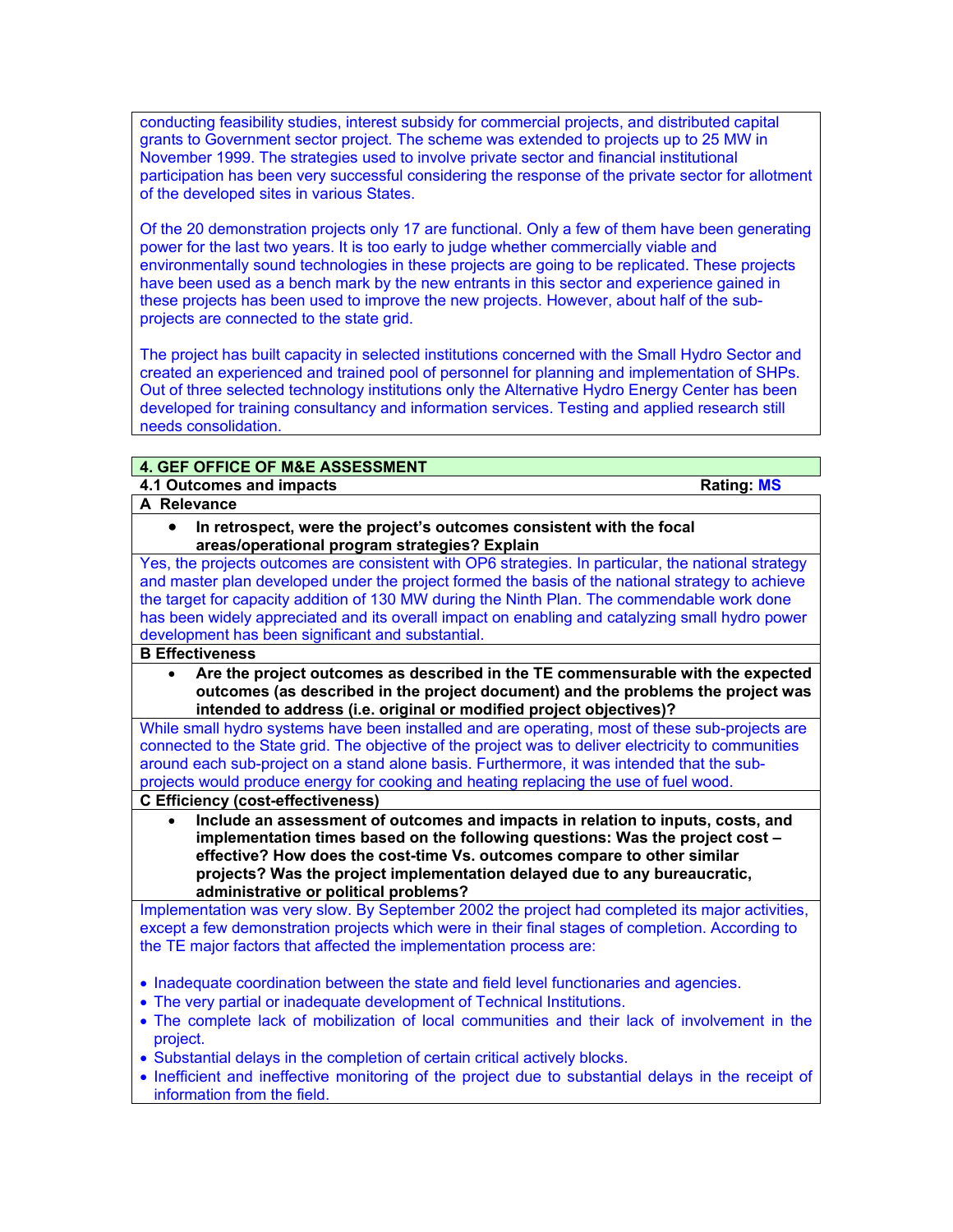The project actually took an additional 5 and 1/2 years to be completed which perhaps reflects that the time horizon was not realistic. The task of effective and timely implementation within this short time horizon was particularly challenging considering that the project was not only addressing a very large and complex development issue but also hoping to make a very wide spread impact in as many as 13 Himalayan and Sub-himalayan States, spread over a vast geographical area.

The TE agrees with the mid term evaluation that the project could have been taken up in two distinct phases; namely a preparatory phase of about 3 years, and an implementation phase of about 3 1/2 years, with the former preparing the basic ground work for the timely and effective execution of the implementation phase.

**4.2 Likelihood of sustainability.** Using the following sustainability criteria, include an assessment of project sustainability based on the information presented in the TE.

| A Financial resources                                                                                                    | <b>Rating: ML</b> |
|--------------------------------------------------------------------------------------------------------------------------|-------------------|
| As far as financial effectiveness of the project is concerned the entire project was partially                           |                   |
| subsidized. The project has not reached the self financing stage however with improved                                   |                   |
| management and maturity of the projects they are likely to generate their own resources and in all                       |                   |
| likelihood become viable self financing entities. A lot depends on the enabling conditions provided                      |                   |
| for financial viability by the State Governments and even more significantly on the pace at which                        |                   |
| load development takes place in the target areas.                                                                        |                   |
| Socio political<br>в                                                                                                     | <b>Rating: MU</b> |
| The weakest area of project implementation has been the participation of local people,                                   |                   |
| particularly women. The project laid a great deal of emphasis on people's participation and the                          |                   |
| evolution of ownership models in the small hydro sector. Unfortunately, this did not materialize to                      |                   |
| the expected extent. The stress on people's participation was primarily due to the fact that these                       |                   |
| demonstration projects were targeted to be set up in very remote and isolated locations and were                         |                   |
| visualized as "stand alone" SHPs requiring not only the generation of micro hydel power but also                         |                   |
| the distribution of this power through a local isolated grid. While the project made explicit                            |                   |
| provisions for the setting up of power generation facilities there was no such clear and explicitly                      |                   |
| articulated activity block designed to put the distributional facilities and related infrastructure in                   |                   |
| place.                                                                                                                   |                   |
| C<br>Institutional framework and governance                                                                              | <b>Rating: ML</b> |
| The project intended to develop institutional and human resources capabilities, from the local to                        |                   |
| national levels, needed for the implementation of the project and for sustainable development of                         |                   |
| the mini-micro hydel sector in hilly regions. This was partially achieved at the national and State                      |                   |
| level although there is no scope to train local people in maintenance and management aspects of                          |                   |
| the project due to change in strategy to commercialize small hydro program. The project has                              |                   |
| failed to achieve this criteria due to its deviation from being based on stand alone sub-project to                      |                   |
| that based on commercial grid connected sub-projects or captive industry related sub-projects                            |                   |
|                                                                                                                          |                   |
| such as plantation based SHPs.                                                                                           |                   |
| The overall impact of training and institution building has been significant with the setting up of                      |                   |
| the Alternative Hydro Energy Center on a stronger foundation and developing the leading apex                             |                   |
| institution as a National Resource Centre for Small Hydel Development. However, the continual                            |                   |
|                                                                                                                          |                   |
| support of the MNES and other international donors is required in strengthening testing facilities                       |                   |
| and in developing applied research.<br>Ecological (for example, for coffee production projects, reforestation for carbon |                   |
| D                                                                                                                        | <b>Rating: ML</b> |
| sequestration under OP12, etc.)                                                                                          |                   |
| The over all profile of energy use still remains unaltered with wood and other fossil fuels being                        |                   |
| predominantly used for cooking and space heating purposes. Moreover, the expected use of                                 |                   |
| electricity in various agricultural and local village livelihood applications has not yet come about.                    |                   |
| However, over time and with the stable generation and availability of power in the target areas                          |                   |
| these applications are expected to be gradually adopted by the local population in these target                          |                   |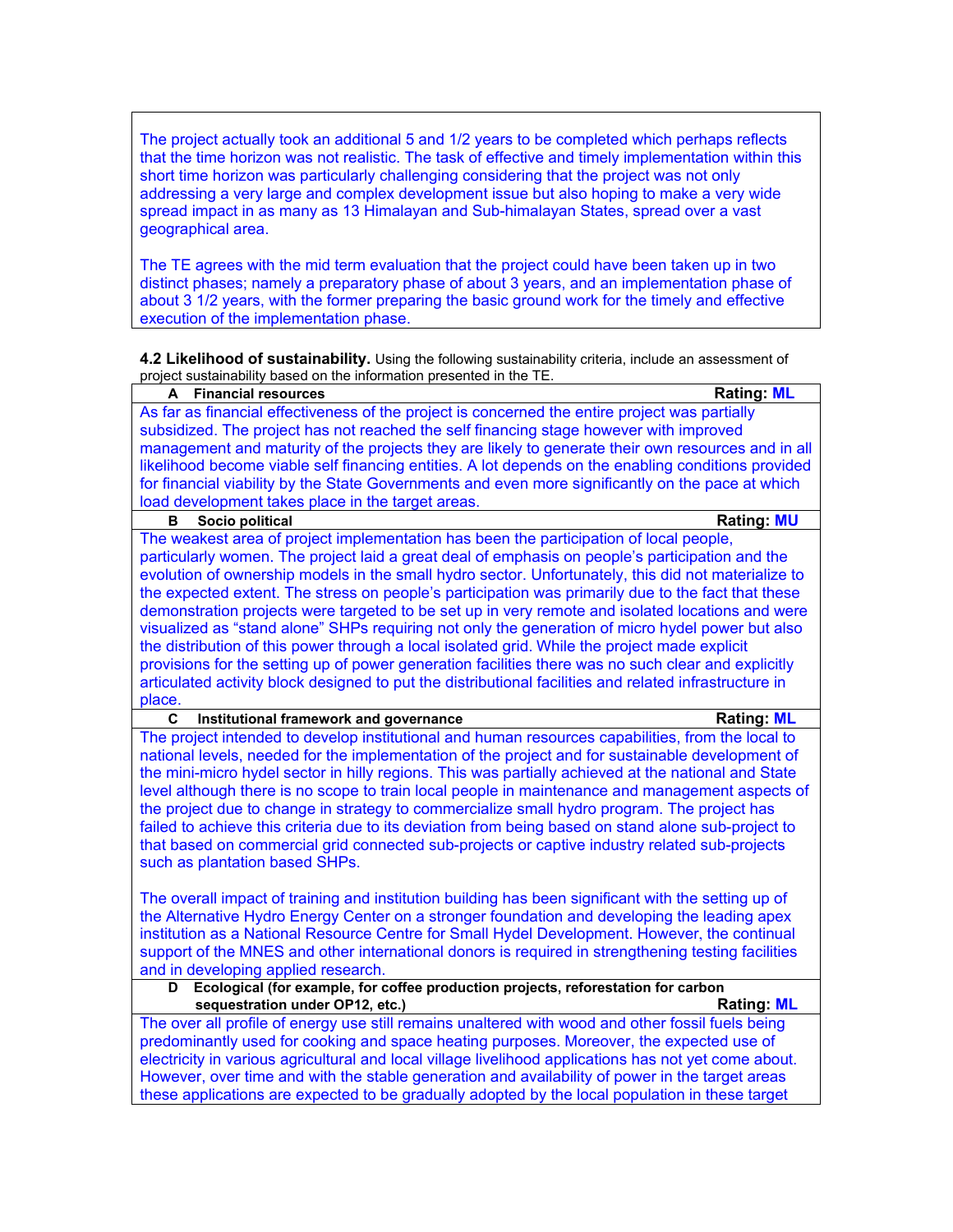areas.

### **E Examples of replication and catalytic outcomes suggesting increased likelihood of sustainability Rating: L**

The project set-up 17 (out of 20) demonstration projects of varying design and specification incorporating the latest technologies available and which suit a wide range of topographical and terrain conditions. These provide the basis for replication and further development of SHPs in the Himalayan and Sub-himalayan region. The mechanically upgraded water mills and some upgraded for localized generation of power are also capable of being improved and replicated on a wider basis.

### **4.3 Assessment of the project's monitoring and evaluation system based on the information in the TE**

**A. Effective M&E systems in place: What were the accomplishments and shortcomings of the project's M&E system in terms of the tools used such as: indicators, baselines, benchmarks, data collection and analysis systems, special**  studies and reports, etc.?

The TE rated project monitoring and evaluation marginally satisfactory. The project document describes project review and evaluation in very broad terms with no well-defined indicators of M&E. The TE notes that implementation was negatively affected by inefficient and ineffective monitoring of some project activities due to substantial delays in the receipt of information from the field. The project did establish mechanisms for monitoring and reporting with the various field level agencies engaged in implementation, but faced difficulties in obtaining feed back from these sources. State level project coordinators could have been helpful.

**B. Information used for adaptive management: What is the experience of the project with adaptive management? Constant in the set of the set of the set of the Rating: U** 

None reported in the TE. However, according to the TE there was inefficient and ineffective monitoring of the project due to substantial delays in the receipt of information from the field. **Can the project M&E system be considered a good practice?** No.

## **4.4 Quality of lessons**

Weaknesses and strengths of the project lessons as described in the TE (i.e. lessons follow from the evidence presented, or lessons are general in nature and of limited applicability, lessons are comprehensive, etc.)

**What lessons mentioned in the TE that can be considered a good practice or approaches to avoid and could have application for other GEF projects?**

- Projects in the Small Hydel sector must specifically stress the importance of the strengthening of transmission and distribution infrastructure in the target areas. Clear and adequate financial provisions must be made and earmarked for this purpose so that the State Electricity utilities are not further burdened but are enabled to actively participate willingly in the Small Hydel initiatives in the future.
- A project of this nature, which involves a multiplicity of inputs from and the concurrence and coordination of several agencies, should be attempted in two distinct phases namely a preparatory phase and implementation phase. Moreover there is the need for a realistic time horizon for both phases.
- The project, which involves the active participation and involvement of the local population both in the implementation and for deriving tangible benefits, needs concerted efforts in mobilization of the local population right from the start. Such an effort, which should form a part of the preparatory phase will enhance the speed of implementation and increase the impact of the project by ensuring that the local population evolve as active stakeholders and also develop a real sense of ownership in the project.
- The TE points to the importance of constant monitoring and timely follow up action by the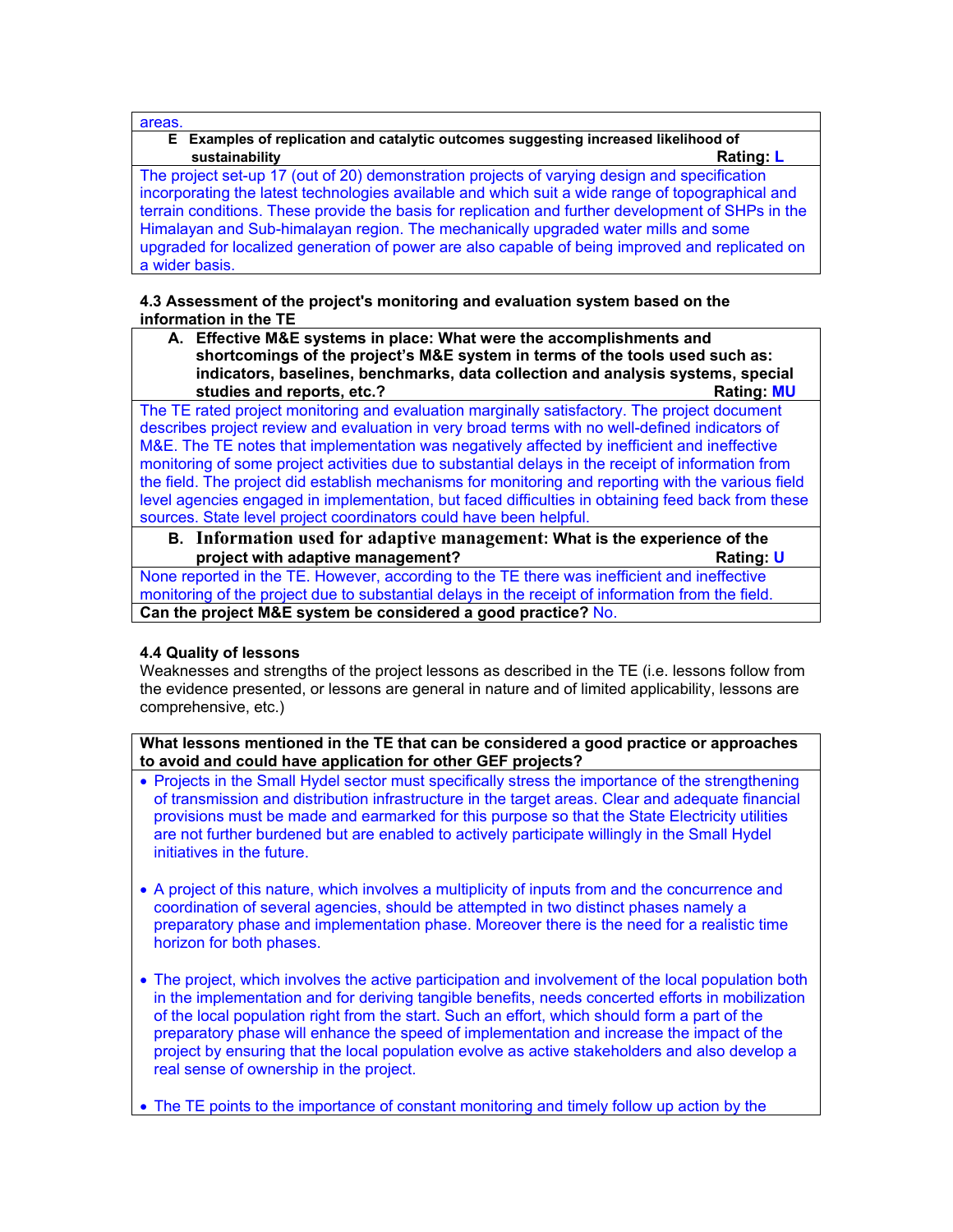project-monitoring cell (PMC). The PMC should be enabled to collect timely and accurate information from distant and isolated project locations. Future projects should thus pay greater attention in creating the necessary communication and manpower systems for effective monitoring.

- Training consultants should be deployed untill the full completion of the project to enable the fine-tuning and improved effectiveness of the training context as the project progresses. Much greater interaction of these consultants with the Technical Institutions needs to be ensured for better results in this regard. Greater emphasis of hands on or shop floor training and apprenticeships at the sub project level is vital for building capacities at the operational level and this should be ensured in future projects.
- Future projects should ensure strong Centre-State supportive linkages by enlisting and ensuring the formal commitment of the Power Secretaries in all participating States, insist on the appointment of a Senior Officer from the concerned States as the State Level Project Coordinator, and also enter into an unambiguous and clearly articulated MOU with the concerned State Government appending therein the Implementation Agreement and Power Purchase Agreements.
- Since the project lays particular emphasis on women in Development and as women constitute a substantial part of the local population sought to be benefited by the project, the active participation and involvement of women should be ensured by the Project Authorities. Future projects of this kind must involve a significant number of women consultants, women's NGOs and Self Help Groups, particularly during the preparatory phase of the project.

**4.5 Quality of the evaluation report** Provide a number rating 1-6 to each criteria based on: Highly Satisfactory = 6, Satisfactory = 5, Moderately Satisfactory = 4, Moderately Unsatisfactory = 3, Unsatisfactory = 2, and Highly Unsatisfactory = 1. Please refer to the "Criteria for the assessment of the quality of terminal evaluation reports" in the document "Ratings for the achievement of objectives, sustainability of outcomes and impacts, quality of terminal evaluation reports and project M&E systems" for further definitions of the ratings.

### **4.5.1 Comments on the summary of project ratings and terminal evaluation findings**

In some cases the GEF Office of M&E may have independent information collected for example, through a field visit or independent evaluators working for the Office of M&E. If substantial independent information has been collected, then complete this section with any comments about the project.

Local Benefits Case Study Report, July 2004

On impact:

The conclusions drawn by the Local Benefits Study is at variance with the TE's views particularly regarding fuel wood savings and related GHG emissions. These conclusions are mainly based on their brief visit and interaction with the local population in a few sub project target areas, while the TE's larger survey of target areas reveal that the use of electricity for cooking and heating purposes though limited at present is progressively increasing and more widespread, than that perceived by the Local Benefits Study Team. Moreover the TE's more optimistic outlook is based on the projections made on the basis of overall SHP capacity additions up to July, 2003.

| 4.5.2 Quality of terminal evaluation report                                 | <b>Ratings</b> |
|-----------------------------------------------------------------------------|----------------|
| A. Does the report contain an assessment of relevant outcomes and           |                |
| impacts of the project and the achievement of the objectives? Yes.          |                |
| B. Is the report internally consistent, is the evidence                     |                |
| complete/convincing and are the IA ratings substantiated? Yes.              |                |
| C. Does the report properly assess project sustainability and /or a project | b              |
| exit strategy? Yes.                                                         |                |